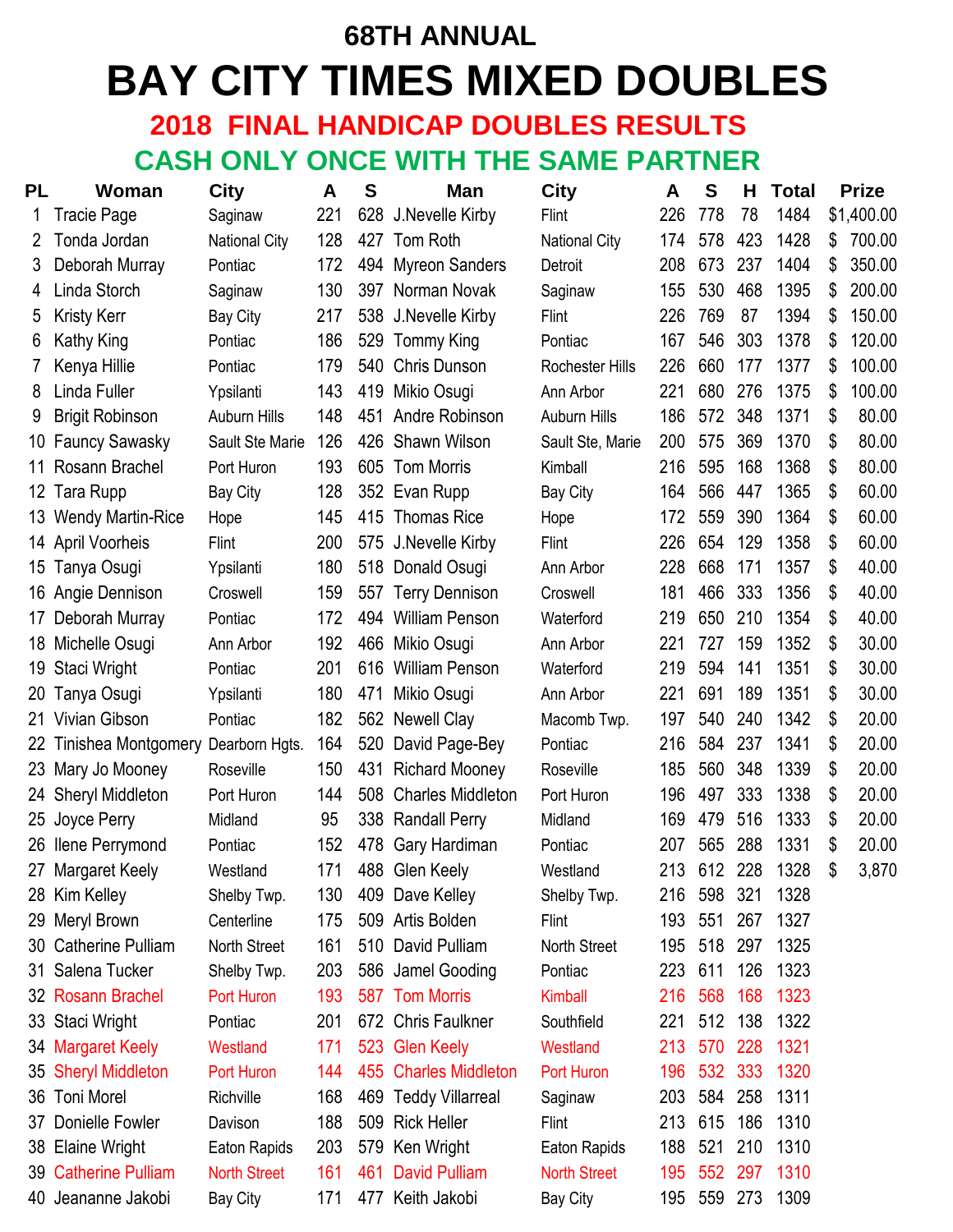|     | 41 Nola Levelston      | Saginaw                 | 202 |     | 572 Derrick Norman                      | Saginaw                 | 233 | 628     | 105 | 1305 |
|-----|------------------------|-------------------------|-----|-----|-----------------------------------------|-------------------------|-----|---------|-----|------|
|     | 42 April Voorheis      | Flint                   | 200 |     | 568 Quincy Adams                        | Flint                   | 225 | 605     | 132 | 1305 |
|     | 43 Turkessa Chaumley   | Pontiac                 | 156 |     | 545 Rodney High                         | Pontiac                 | 210 | 554     | 204 | 1303 |
|     | 44 Antionette White    | Pontiac                 | 185 |     | 543 Jeffrey Smith                       | Pontiac                 | 219 | 574     | 180 | 1297 |
|     | 45 Eleanor Fanslau     | <b>Tawas City</b>       | 176 |     | 490 James Tyo                           | East Tawas              | 189 | 534     | 273 | 1297 |
|     | 46 Antionette White    | Pontiac                 | 185 |     | 507 Chris Dunson                        | <b>Rochester Hills</b>  | 226 | 624     | 165 | 1296 |
|     | 47 Laural Bonds        | Pontiac                 | 179 |     | 531 Andrew Harrold                      | Pontiac                 | 216 | 563     | 201 | 1295 |
| 48  | Kim Kelley             | Shelby Twp.             | 130 |     | 376 Richard Mooney                      | Roseville               | 185 | 523     | 396 | 1295 |
|     | 49 Rachel White        | <b>Bay City</b>         | 117 |     | 324 Brian Sizick                        | Bay City                | 209 | 604     | 366 | 1294 |
|     | 50 April Voorheis      | <b>Flint</b>            | 200 |     | 516 J.Nevelle Kirby                     | <b>Flint</b>            | 226 | 646     | 129 | 1291 |
| 51  | Michelle Osugi         | Ann Arbor               | 192 |     | 572 Donald Osugi                        | Ann Arbor               | 228 | 578     | 141 | 1291 |
|     | 52 Michele Sabourin    | Kawkawlin               | 148 |     | 418 Terrance Sabourin                   | Kawkawlin               | 205 | 569     | 303 | 1290 |
|     | 53 Helen Rush          | Pontiac                 | 141 |     | 369 Larry Butler Sr.                    | Pontiac                 | 164 | 504     | 417 | 1290 |
|     | 54 Turkessa Chaumley   | Pontiac                 | 156 |     | 494 Michael Hillie                      | Pontiac                 | 197 | 557     | 234 | 1285 |
|     | 55 Nola Levelston      | Saginaw                 | 202 |     | 558 Kristopher Polk                     | Saginaw                 | 207 | 556     | 168 | 1282 |
| 56  | Becki Bornemann        | Bay City                | 158 |     | 412 Ron Kraska                          | Bay City                | 201 | 581     | 288 | 1281 |
|     | 57 Michelle Osugi      | Ann Arbor               | 192 |     | 550 Phil Boyd                           | Ann Arbor               | 230 | 592     | 138 | 1280 |
|     | 58 Linda Fuller        | Ypsilanti               | 143 |     | 386 Phil Boyd                           | Ann Arbor               | 230 | 639     | 255 | 1280 |
| 59  | Carole Vinson          | Pontiac                 | 155 | 440 | Dock Ellison                            | Pontiac                 | 204 | 552     | 288 | 1280 |
| 60  | Kay Bierlein           | Richville               | 166 |     | 473 Wayne Helm                          | Vassar                  | 212 | 563     | 243 | 1279 |
| 61  | Turkessa Chaumley      | Pontiac                 | 156 |     | 533 Roosevelt Austin                    | Oak Park                | 230 | 587     | 156 | 1276 |
|     | 62 Ilene Perrymond     | Pontiac                 | 152 |     | 473 Jeffrey Smith                       | Pontiac                 | 219 | 545     | 258 | 1276 |
|     | 63 Salena Tucker       | Shelby Twp.             | 203 | 591 | <b>Myreon Sanders</b>                   | Detroit                 | 208 | 522     | 162 | 1275 |
| 64  | Salena Tucker          | Shelby Twp.             | 203 | 629 | Jeffrey Smith                           | Pontiac                 | 219 | 508     | 135 | 1272 |
| 65  | <b>Katherine McGee</b> | Pontiac                 | 147 |     | 362 Lawrence Carter                     | Pontiac                 | 177 | 537     | 372 | 1271 |
| 66  | <b>Kelly Dane</b>      | Sault Ste Marie         | 155 |     | 484 Shawn Wilson                        | Sault Ste, Marie        | 200 | 484     | 300 | 1268 |
| 67  | Raquel Nicholson       | Sandusky                | 149 |     | 469 Andrew Lapensee                     | Sandusky                | 213 | 517     | 279 | 1265 |
|     | 68 Lori Harvey         | Flint                   | 206 |     | 594 Rick Heller                         | Flint                   | 213 | 526     | 144 | 1264 |
|     | 69 Ella Sharp          | <b>Bay City</b>         | 185 |     | 465 Travis Schwannecke Bay City         |                         | 201 | 569     | 225 | 1259 |
|     | 70 April Voorheis      | Flint                   | 200 |     | 585 Antuan Taylor                       | <b>Flint</b>            | 230 | 553     | 120 | 1258 |
|     | 71 Ella Sharp          | <b>Bay City</b>         | 185 |     | 471 Dick Clifford                       | Kawkawlin               | 197 | 549     | 234 | 1254 |
|     | 72 Laural Bonds        | Pontiac                 | 179 |     | 472 Dexter Hunt                         | Detroit                 | 208 | 562     | 219 | 1253 |
|     | 73 E. Mary King        | Pontiac                 | 153 |     | 491 Tommie Gray                         | Pontiac                 | 209 | 483     | 279 | 1253 |
|     | 74 Kim Miller          | <b>Tawas City</b>       | 108 |     | 331 Allen Miller                        | <b>Tawas City</b>       | 187 | 479     | 441 | 1251 |
| 75  | Tya Gay                | Davison                 | 214 |     | 570 Rick Heller                         | <b>Flint</b>            | 213 | 557     | 123 | 1250 |
|     | 76 Ilene Perrymond     | Pontiac                 | 152 |     | 469 Gregory Johnson Sr. Rochester Hills |                         | 207 | 493     | 288 | 1250 |
|     | 77 Carole Vinson       | Pontiac                 | 155 |     | 432 Dock Ellison                        | Pontiac                 | 204 | 530     | 288 | 1250 |
|     | 78 Kelly Lewis         | Midland                 | 106 |     | 334 Fred Klaar                          | Midland                 | 207 | 517     | 399 | 1250 |
| 79. | Jasquella Jones        | <b>Auburn Hills</b>     | 170 |     | 389 Christopher Kelly                   | Pontiac                 | 208 | 617     | 243 | 1249 |
| 80  | Gerri Smith            | <b>Bloomfield Hills</b> | 157 |     | 456 Frank Smith                         | <b>Bloomfield Hills</b> | 189 | 473     | 318 | 1247 |
| 81  | Staci Wright           | Pontiac                 | 201 |     | 521 Myreon Sanders                      | Detroit                 | 208 | 557     | 168 | 1246 |
|     | 82 Lorita Simon        | Flint                   | 206 |     | 579 Gerald Little                       | Saginaw                 | 226 | 548     | 114 | 1241 |
|     | 83 Katherine McGee     | Pontiac                 | 147 |     | 420 Paul Guy                            | Pontiac                 | 202 | 509     | 312 | 1241 |
|     | 84 Julie Oczepek       | Vassar                  | 235 |     | 564 Wayne Helm                          | Vassar                  | 212 | 597     | 78  | 1239 |
|     | 85 Lori Harvey         | <b>Flint</b>            | 206 |     | 571 Rick Heller                         | <b>Flint</b>            | 213 | 523     | 144 | 1238 |
|     | 86 Sharon Carter       | Pontiac                 | 198 |     | 532 Lawrence Carter                     | Pontiac                 | 177 | 457     | 249 | 1238 |
|     | 87 Helen Rush          | Pontiac                 | 141 |     | 334 Chris Dunson                        | <b>Rochester Hills</b>  | 226 | 633 270 |     | 1237 |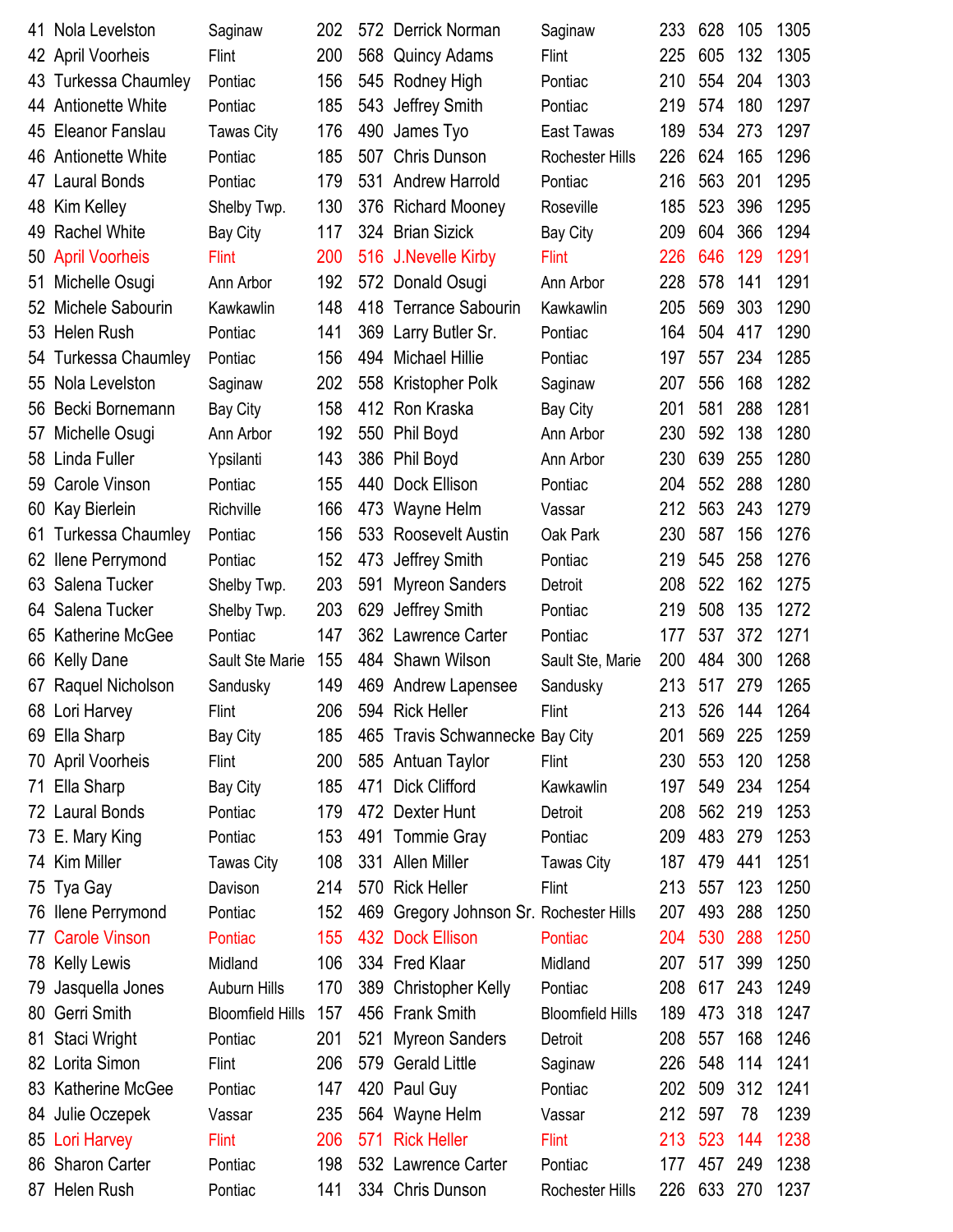| 88 | Michelle Keims                     | Holt                | 222 |     | 502 Brian Sears                         | Michigan Center   | 235 | 679     | 54  | 1235 |
|----|------------------------------------|---------------------|-----|-----|-----------------------------------------|-------------------|-----|---------|-----|------|
| 89 | Maggie Wolverton                   | Midland             | 113 |     | 346 Jeffrey Matthews                    | Midland           | 111 | 276     | 612 | 1234 |
| 90 | Meryl Brown                        | Centerline          | 175 |     | 485 Gary Hardiman                       | Pontiac           | 207 | 513     | 234 | 1232 |
| 91 | <b>Tanisha Burris</b>              | Holt                | 214 | 541 | Ken Wright                              | Eaton Rapids      | 188 | 506     | 183 | 1230 |
| 92 | Donielle Fowler                    | Davison             | 188 |     | 444 Martell Hunter                      | <b>Flint</b>      | 217 | 605     | 177 | 1226 |
|    | 93 Tammy Doede                     | <b>Bay City</b>     | 166 |     | 470 Pat Turek                           | <b>Bay City</b>   | 200 | 482     | 273 | 1225 |
|    | 94 Antionette White                | Pontiac             | 185 | 569 | Jamel Gooding                           | Pontiac           | 223 | 484     | 171 | 1224 |
| 95 | Carrie Fanslau                     | <b>Tawas City</b>   | 138 |     | 401 Wade Vadnais                        | <b>Tawas City</b> | 200 | 475     | 348 | 1224 |
|    | 96 Wanda Ellison                   | Pontiac             | 165 |     | 414 Elvin Willis                        | Pontiac           | 169 | 460     | 348 | 1222 |
| 97 | <b>Laural Bonds</b>                | Pontiac             | 179 | 460 | Kristopher Polk                         | Saginaw           | 207 | 538     | 222 | 1220 |
| 98 | Jen Klein                          | St. Clair           | 174 | 480 | Jim Klein                               | St. Clair         | 192 | 470     | 270 | 1220 |
| 99 | Mary Jo Mooney                     | Roseville           | 150 |     | 368 Dave Kelley                         | Shelby Twp.       | 216 | 578     | 273 | 1219 |
| ## | Mary Marshall                      | Midland             | 210 | 520 | Greg Kazmierski                         | Pinconning        | 176 | 472     | 225 | 1217 |
| ## | Kenya Hillie                       | Pontiac             | 179 | 496 | <b>Michael Hillie</b>                   | Pontiac           | 197 | 474     | 246 | 1216 |
|    | ## Antionette White                | Pontiac             | 185 |     | 439 Artis Bolden                        | <b>Flint</b>      | 193 | 533     | 243 | 1215 |
|    | ## Toni Morel                      | <b>Richville</b>    | 168 | 445 | <b>Teddy Villarreal</b>                 | Saginaw           | 203 | 512 258 |     | 1215 |
|    | ## Antionette White                | Pontiac             | 185 |     | 525 Roosevelt Austin                    | Oak Park          | 230 | 533     | 156 | 1214 |
|    | ## Kristy Kerr                     | <b>Bay City</b>     | 217 |     | 537 J.Nevelle Kirby                     | <b>Flint</b>      | 226 | 586     | 87  | 1210 |
| ## | <b>Elizabeth Gisse</b>             | Midland             | 104 |     | 314 Vince Mathews                       | Midland           | 219 | 524     | 372 | 1210 |
| ## | Tanya Osugi                        | Ypsilanti           | 180 |     | 521 Phil Boyd                           | Ann Arbor         | 230 | 518     | 168 | 1207 |
| ## | Kenya Hillie                       | Pontiac             | 179 |     | 412 William Penson                      | Waterford         | 219 | 600     | 192 | 1204 |
| ## | <b>Elaine Wright</b>               | Eaton Rapids        | 203 |     | 523 Steve Sears                         | Michigan Center   | 230 | 569     | 111 | 1203 |
| ## | Tya Gay                            | Davison             | 214 |     | 526 Martell Hunter                      | <b>Flint</b>      | 217 | 561     | 114 | 1201 |
| ## | <b>Marilyn Morel</b>               | Munger              | 131 | 315 | <b>Justin Morel</b>                     | Richville         | 212 | 557     | 327 | 1199 |
|    | ## Linda Fuller                    | Ypsilanti           | 143 |     | 379 Donald Osugi                        | Ann Arbor         | 228 | 561     | 258 | 1198 |
| ## | Tinishea Montgomery Dearborn Hgts. |                     | 164 | 435 | David Page-Bey                          | Pontiac           | 216 | 519     | 237 | 1191 |
| ## | Deborah Murray                     | Pontiac             | 172 |     | 484 Newell Clay                         | Macomb Twp.       | 197 | 440     | 264 | 1188 |
|    | ## Vivian Gibson                   | Pontiac             | 182 |     | 451 Larry Butler Sr.                    | Pontiac           | 164 | 419     | 318 | 1188 |
|    | ## Tanisha Burris                  | Holt                | 214 |     | 528 Brian Sears                         | Michigan Center   | 235 | 579     | 72  | 1179 |
|    | ## Jenny Flunder                   | Saginaw             | 195 |     | 452 Derrick Norman                      | Saginaw           | 233 | 603     | 123 | 1178 |
| ## | Tracie Page                        | Saginaw             | 221 |     | 536 Kristopher Polk                     | Saginaw           | 207 | 513     | 123 | 1172 |
|    | ## Lori Harvey                     | Flint               | 206 |     | 491 Rodney High                         | Pontiac           | 210 | 527     | 153 | 1171 |
| ## | Meryl Brown                        | Centerline          | 175 |     | 423 Michael White                       | Chesterfield      | 217 | 535     | 210 | 1168 |
| ## | Meryl Brown                        | Centerline          | 175 |     | 453 Roosevelt Austin                    | Oak Park          | 230 | 527     | 180 | 1160 |
| ## | <b>Briann Thomas</b>               | Saginaw             | 186 |     | 442 Willie Thomas                       | Saginaw           | 203 | 500     | 216 | 1158 |
|    | ## Laural Bonds                    | Pontiac             | 179 |     | 473 Warren Transon Jr                   | Bloomfield Twp.   | 198 | 439     | 243 | 1155 |
| ## | Meryl Brown                        | Centerline          | 175 |     | 436 McArthur Long                       | Pontiac           | 193 | 445     | 267 | 1148 |
| ## | Jackie Fershin                     | St. Clair Shores    | 190 |     | 451 Sean Fershin                        | St. Clair Shores  | 200 | 479     | 216 | 1146 |
|    | ## Jen Kocks                       | <b>Bay City</b>     | 221 |     | 456 Greg Kazmierski                     | Pinconning        | 176 | 470     | 198 | 1124 |
| ## | Michelle Keims                     | Holt                | 222 |     | 519 Steve Sears                         | Michigan Center   | 230 | 537     | 66  | 1122 |
| ## | Jane Tierney                       | Midland             | 200 |     | 310 Chris Harrington                    | Midland           | 178 | 563     | 243 | 1116 |
|    | ## Jasquella Jones                 | <b>Auburn Hills</b> | 170 |     | 382 Gregory Johnson Sr. Rochester Hills |                   | 207 | 466     | 246 | 1094 |
|    | ## Jasquella Jones                 | Auburn Hills        | 170 |     | 408 Rodney High                         | Pontiac           | 210 | 429 240 |     | 1077 |

## **68TH ANNUAL BAY CITY TIMES MIXED DOUBLES FINAL 2018 ACTUAL DOUBLES STANDINGS**